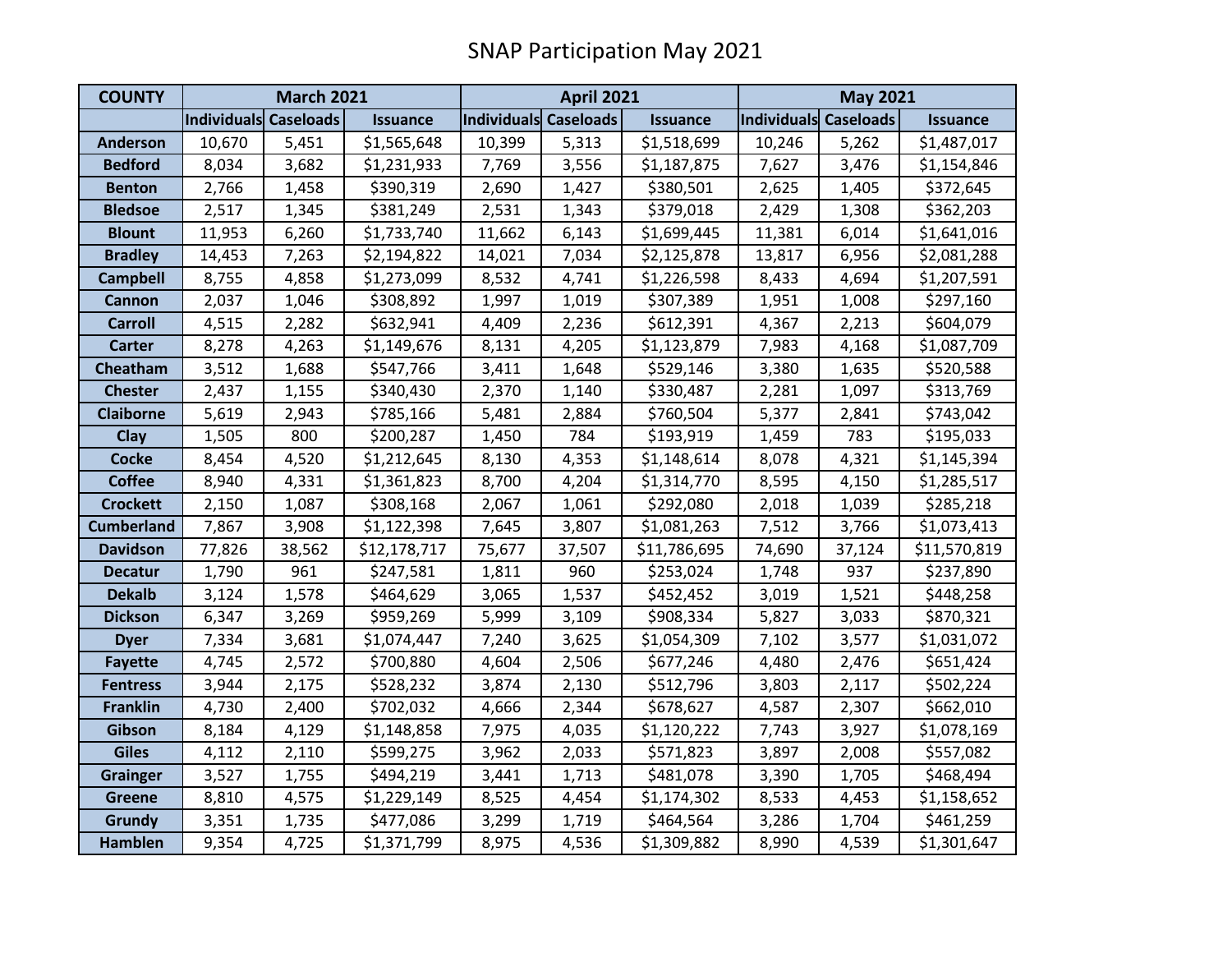|                   | <b>March 2021</b>     |        |                 | <b>April 2021</b>     |        |                 | <b>May 2021</b>       |        |                 |
|-------------------|-----------------------|--------|-----------------|-----------------------|--------|-----------------|-----------------------|--------|-----------------|
| <b>COUNTY</b>     | Individuals Caseloads |        | <b>Issuance</b> | Individuals Caseloads |        | <b>Issuance</b> | Individuals Caseloads |        | <b>Issuance</b> |
| <b>Hamilton</b>   | 44,320                | 23,014 | \$6,879,653     | 42,852                | 22,229 | \$6,618,397     | 42,538                | 22,110 | \$6,534,512     |
| <b>Hancock</b>    | 2,087                 | 1,136  | \$293,913       | 2,031                 | 1,100  | \$286,697       | 2,011                 | 1,086  | \$282,074       |
| <b>Hardeman</b>   | 4,710                 | 2,520  | \$671,408       | 4,617                 | 2,468  | \$659,863       | 4,552                 | 2,414  | \$645,902       |
| <b>Hardin</b>     | 4,892                 | 2,585  | \$679,182       | 4,690                 | 2,502  | \$648,999       | 4,679                 | 2,484  | \$644,968       |
| <b>Hawkins</b>    | 9,150                 | 4,489  | \$1,308,517     | 8,945                 | 4,396  | \$1,271,904     | 8,709                 | 4,294  | \$1,226,359     |
| Haywood           | 4,197                 | 2,233  | \$591,049       | 3,970                 | 2,153  | \$557,862       | 3,980                 | 2,156  | \$558,867       |
| <b>Henderson</b>  | 4,744                 | 2,383  | \$664,091       | 4,568                 | 2,301  | \$640,262       | 4,409                 | 2,250  | \$610,381       |
| <b>Henry</b>      | 5,400                 | 2,716  | \$775,059       | 5,270                 | 2,646  | \$756,214       | 5,213                 | 2,619  | \$749,524       |
| <b>Hickman</b>    | 3,613                 | 1,847  | \$522,162       | 3,569                 | 1,818  | \$514,809       | 3,561                 | 1,811  | \$515,761       |
| <b>Houston</b>    | 1,278                 | 622    | \$179,667       | 1,265                 | 611    | \$179,516       | 1,212                 | 584    | \$167,352       |
| <b>Humphreys</b>  | 2,425                 | 1,213  | \$359,802       | 2,332                 | 1,172  | \$348,592       | 2,345                 | 1,175  | \$349,399       |
| <b>Jackson</b>    | 2,020                 | 1,070  | \$286,408       | 1,969                 | 1,048  | \$278,024       | 1,926                 | 1,036  | \$267,110       |
| <b>Jefferson</b>  | 6,761                 | 3,379  | \$968,569       | 6,577                 | 3,299  | \$932,780       | 6,550                 | 3,287  | \$926,550       |
| Johnson           | 3,069                 | 1,669  | \$412,395       | 3,069                 | 1,658  | \$407,546       | 3,012                 | 1,627  | \$394,689       |
| <b>Knox</b>       | 48,052                | 25,370 | \$7,230,964     | 46,656                | 24,727 | \$7,016,166     | 45,942                | 24,432 | \$6,860,053     |
| Lake              | 1,716                 | 952    | \$252,646       | 1,663                 | 938    | \$242,235       | 1,663                 | 936    | \$237,307       |
| Lauderdale        | 5,593                 | 2,940  | \$828,171       | 5,437                 | 2,846  | \$803,925       | 5,327                 | 2,796  | \$788,267       |
| <b>Lawrence</b>   | 6,093                 | 3,014  | \$855,899       | 5,911                 | 2,934  | \$829,257       | 5,777                 | 2,887  | \$799,129       |
| Lewis             | 1,871                 | 947    | \$258,975       | 1,805                 | 929    | \$250,044       | 1,777                 | 921    | \$244,268       |
| Lincoln           | 4,910                 | 2,337  | \$709,718       | 4,729                 | 2,244  | \$676,752       | 4,654                 | 2,231  | \$668,788       |
| Loudon            | 4,576                 | 2,257  | \$662,127       | 4,384                 | 2,178  | \$631,519       | 4,347                 | 2,160  | \$619,022       |
| <b>Macon</b>      | 4,580                 | 2,207  | \$676,377       | 4,449                 | 2,158  | \$649,911       | 4,418                 | 2,137  | \$642,196       |
| <b>Madison</b>    | 16,632                | 8,374  | \$2,458,477     | 16,024                | 8,069  | \$2,360,396     | 15,877                | 7,991  | \$2,321,481     |
| <b>Marion</b>     | 4,803                 | 2,392  | \$737,414       | 4,640                 | 2,317  | \$703,829       | 4,657                 | 2,333  | \$700,957       |
| <b>Marshall</b>   | 3,819                 | 1,840  | \$555,052       | 3,744                 | 1,802  | \$545,756       | 3,691                 | 1,785  | \$531,338       |
| <b>Maury</b>      | 9,924                 | 4,925  | \$1,530,114     | 9,682                 | 4,826  | \$1,491,415     | 9,456                 | 4,716  | \$1,444,085     |
| <b>Meigs</b>      | 2,256                 | 1,195  | \$341,662       | 2,173                 | 1,161  | \$330,724       | 2,155                 | 1,138  | \$322,441       |
| <b>Monroe</b>     | 6,946                 | 3,549  | \$997,769       | 6,765                 | 3,467  | \$974,325       | 6,726                 | 3,442  | \$965,732       |
| <b>Montgomery</b> | 24,715                | 11,091 | \$3,843,677     | 23,792                | 10,741 | \$3,662,863     | 23,536                | 10,655 | \$3,615,455     |
| <b>Moore</b>      | 517                   | 249    | \$73,220        | 470                   | 231    | \$64,382        | 491                   | 235    | \$68,843        |
| <b>Morgan</b>     | 3,340                 | 1,664  | \$458,424       | 3,240                 | 1,619  | \$442,580       | 3,218                 | 1,620  | \$436,884       |
| <b>McMinn</b>     | 8,251                 | 4,110  | \$1,236,795     | 7,986                 | 3,979  | \$1,183,157     | 7,800                 | 3,906  | \$1,147,473     |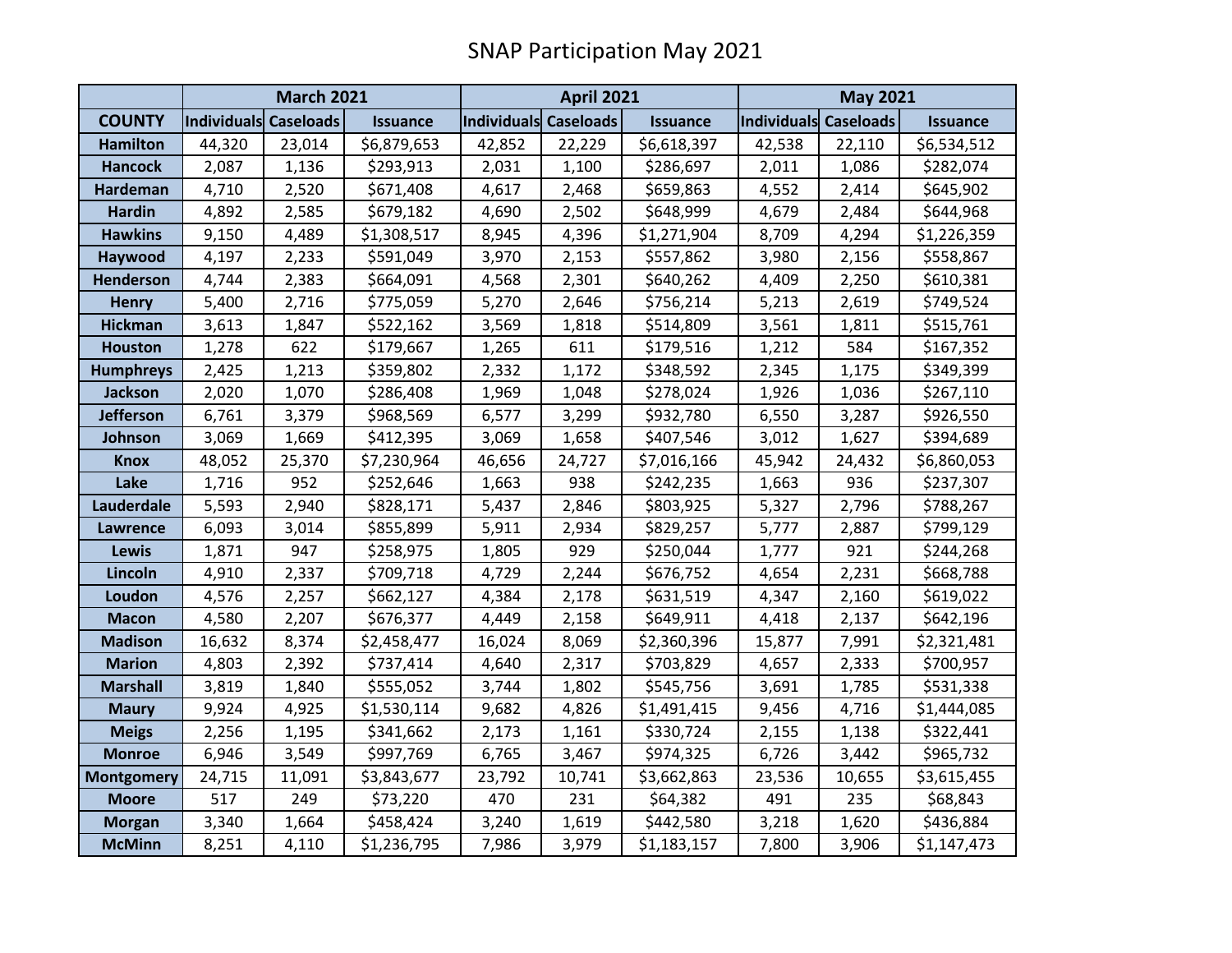| <b>COUNTY</b>     | <b>March 2021</b>     |         |                 | <b>April 2021</b>     |         |                 | <b>May 2021</b>       |         |                 |
|-------------------|-----------------------|---------|-----------------|-----------------------|---------|-----------------|-----------------------|---------|-----------------|
|                   | Individuals Caseloads |         | <b>Issuance</b> | Individuals Caseloads |         | <b>Issuance</b> | Individuals Caseloads |         | <b>Issuance</b> |
| <b>McNairy</b>    | 4,138                 | 2,266   | \$576,852       | 4,057                 | 2,213   | \$553,645       | 3,948                 | 2,180   | \$534,093       |
| <b>Obion</b>      | 4,938                 | 2,542   | \$710,436       | 4,805                 | 2,463   | \$693,248       | 4,703                 | 2,426   | \$678,367       |
| <b>Overton</b>    | 2,994                 | 1,569   | \$416,109       | 3,859                 | 1,517   | \$390,542       | 2,826                 | 1,496   | \$379,006       |
| <b>Perry</b>      | 1,319                 | 667     | \$182,135       | 1,284                 | 657     | \$178,306       | 1,255                 | 647     | \$168,819       |
| <b>Pickett</b>    | 767                   | 426     | \$98,105        | 764                   | 424     | \$97,535        | 735                   | 414     | \$92,306        |
| <b>Polk</b>       | 2,510                 | 1,284   | \$364,717       | 2,437                 | 1,235   | \$347,601       | 2,380                 | 1,228   | \$339,574       |
| Putnam            | 9,930                 | 5,103   | \$1,479,628     | 9,679                 | 4,955   | \$1,423,568     | 9,576                 | 4,938   | \$1,405,259     |
| Rhea              | 5,800                 | 2,980   | \$869,428       | 5,608                 | 2,869   | \$832,349       | 5,555                 | 2,851   | \$819,687       |
| Roane             | 7,115                 | 3,664   | \$1,044,674     | 6,935                 | 3,579   | \$1,015,003     | 6,956                 | 3,569   | \$1,014,179     |
| Robertson         | 7,608                 | 3,618   | \$1,184,029     | 7,295                 | 3,481   | \$1,128,254     | 7,221                 | 3,472   | \$1,111,420     |
| <b>Rutherford</b> | 26,343                | 11,804  | \$4,074,594     | 25,736                | 11,598  | \$3,993,409     | 25,536                | 11,475  | \$3,928,626     |
| <b>Scott</b>      | 5,921                 | 3,028   | \$832,601       | 5,778                 | 2,960   | \$806,020       | 5,655                 | 2,906   | \$788,095       |
| Sequatchie        | 2,896                 | 1,462   | \$434,591       | 2,786                 | 1,429   | \$417,078       | 2,755                 | 1,409   | \$410,687       |
| <b>Sevier</b>     | 9,838                 | 4,886   | \$1,430,005     | 9,546                 | 4,732   | \$1,363,170     | 9,301                 | 4,618   | \$1,323,588     |
| <b>Shelby</b>     | 195,987               | 95,972  | \$31,162,679    | 190,858               | 93,186  | \$30,273,695    | 188,022               | 92,004  | \$29,733,133    |
| <b>Smith</b>      | 2,427                 | 1,240   | \$362,670       | 2,377                 | 1,201   | \$355,153       | 2,334                 | 1,192   | \$343,954       |
| <b>Stewart</b>    | 1,621                 | 751     | \$230,908       | 1,585                 | 745     | \$228,573       | 1,564                 | 741     | \$223,783       |
| <b>Sullivan</b>   | 21,858                | 11,282  | \$3,159,019     | 21,242                | 10,977  | \$3,067,039     | 20,863                | 10,824  | \$2,984,461     |
| <b>Sumner</b>     | 15,502                | 7,261   | \$2,392,605     | 14,913                | 6,989   | \$2,292,888     | 14,753                | 6,907   | \$2,238,574     |
| <b>Tipton</b>     | 8,325                 | 4,102   | \$1,271,782     | 8,095                 | 4,017   | \$1,227,927     | 8,060                 | 3,965   | \$1,208,774     |
| <b>Trousdale</b>  | 1,243                 | 627     | \$187,068       | 1,247                 | 623     | \$188,749       | 1,212                 | 607     | \$181,940       |
| <b>Unicoi</b>     | 2,509                 | 1,358   | \$339,723       | 2,475                 | 1,349   | \$341,705       | 2,449                 | 1,332   | \$332,931       |
| <b>Union</b>      | 3,592                 | 1,770   | \$504,685       | 3,508                 | 1,738   | \$489,414       | 3,489                 | 1,738   | \$489,911       |
| <b>Van Buren</b>  | 908                   | 453     | \$124,408       | 896                   | 446     | \$119,369       | 864                   | 435     | \$113,334       |
| <b>Warren</b>     | 7,225                 | 3,601   | \$1,062,871     | 7,094                 | 3,535   | \$1,043,230     | 6,939                 | 3,485   | \$1,005,444     |
| Washington        | 14,441                | 7,760   | \$2,142,443     | 14,149                | 7,658   | \$2,102,671     | 14,016                | 7,599   | \$2,071,321     |
| Wayne             | 2,109                 | 1,135   | \$288,322       | 2,106                 | 1,126   | \$288,109       | 2,069                 | 1,111   | \$275,978       |
| <b>Weakley</b>    | 4,665                 | 2,378   | \$657,856       | 4,555                 | 2,332   | \$636,664       | 4,477                 | 2,294   | \$624,048       |
| <b>White</b>      | 4,261                 | 2,151   | \$595,658       | 4,198                 | 2,122   | \$590,129       | 4,163                 | 2,101   | \$581,419       |
| <b>Williamson</b> | 4,235                 | 2,005   | \$637,726       | 4,134                 | 1,957   | \$624,586       | 4,041                 | 1,939   | \$609,642       |
| <b>Wilson</b>     | 9,754                 | 4,725   | \$1,539,965     | 9,477                 | 4,574   | \$1,484,528     | 9,162                 | 4,469   | \$1,418,718     |
| <b>Total</b>      | 911,679               | 456,726 | \$137,574,823   | 887,260               | 444,360 | \$133,212,668   | 873,742               | 439,190 | \$130,575,087   |